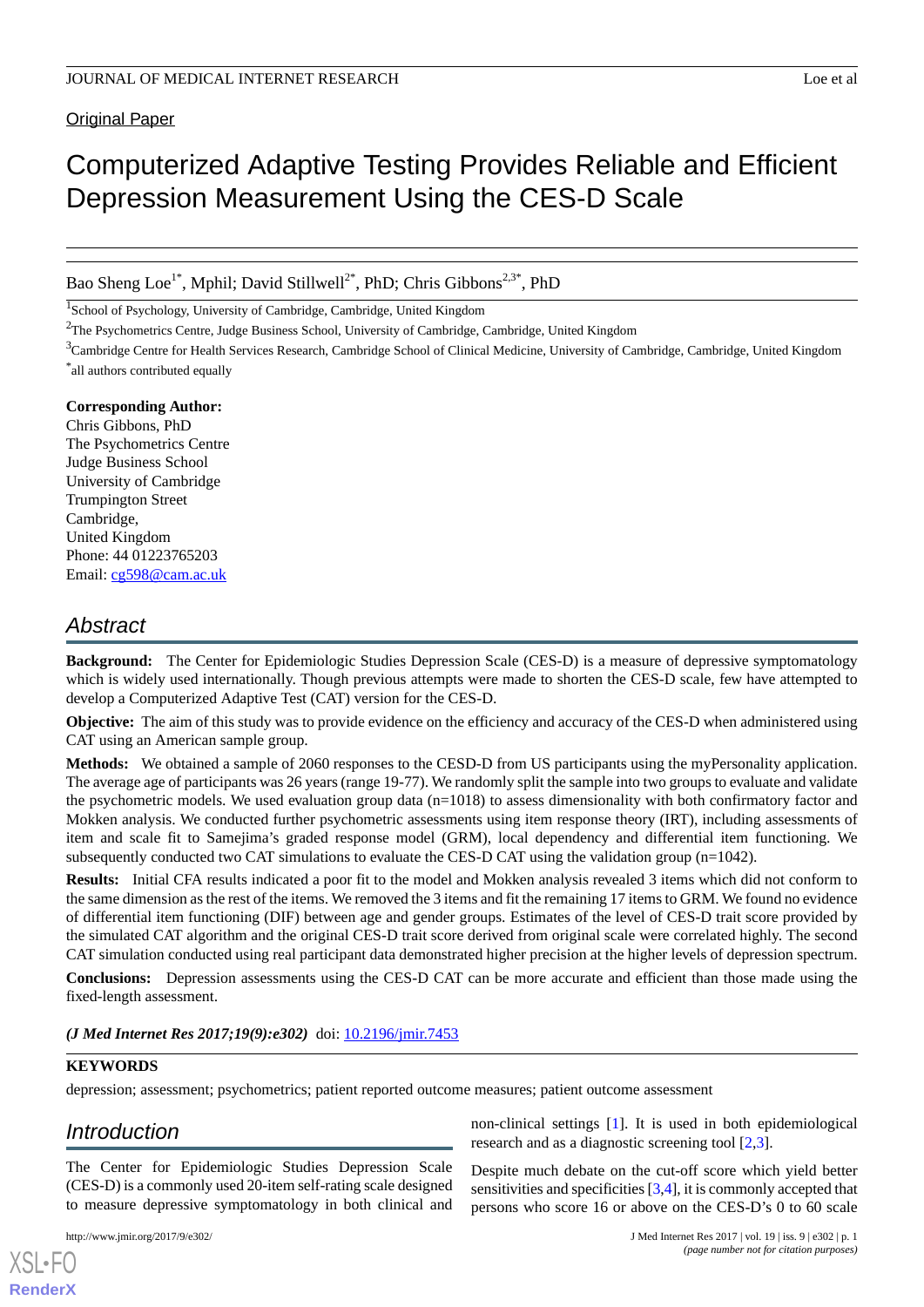are likely to be clinically depressed [\[5](#page-10-1),[6\]](#page-10-2). While some authors have suggested that the CES-D has a four-factor structure, it appears to provide meaningful measurement along a single dimension [[7\]](#page-10-3). Hence, this level of internal consistency suggests that the CES-D should be used as an overall scale to measure a single latent construct—depressive symptoms [\[8\]](#page-10-4).

Although the fixed-length version of the CES-D is widely used, recent developments in the availability of software to conduct advanced psychometric analyses and to develop computer adaptive assessments bring new opportunities for advanced Internet-based depressive symptom assessment. Computerized Adaptive Testing (CAT), refers to an algorithm-based assessment protocol which iteratively matches participants in a psychometric assessment with the most relevant item for them. Conducting assessments in this manner often reduces the number of items which need to be administered in an assessment, reducing the length of assessments by as much as 82%, compared to fixed-length measures of the same construct [\[9](#page-10-5)[-11\]](#page-10-6). CAT typically relies on item parameter information derived from item-response theory. A large number of item-response theory models are suitable for developing item banks including the graded response model (GRM), the Rasch family of models as well as multidimensional models [\[12](#page-10-7),[13\]](#page-10-8).

As well as demonstrable increases in efficiency, CATs can deal with other issues which prohibit accurate measurement using static questionnaires. For example, CATs are able to adjust for demographic differences in the interpretations of items commonly seen between different groups and known as differential item functioning (DIF) [[14-](#page-10-9)[16](#page-10-10)]. It is also possible to account for issues caused by items being *too* similar which can spuriously inflate assessment reliability [[17\]](#page-10-11).

An investigation conducted by Smit et al [\[10](#page-10-12)] demonstrated that the CES-D items make suitable candidates for CAT administration in a sample of Dutch adolescents aged between 12 and 17 [\[18](#page-10-13)]. The study shows that CAT administration could approach the reliability of the paper-based measures using fewer than half the items on the original. Other CATs have developed novel item banks to create CATs of depression, including the D-CAT [[19,](#page-10-14)[20](#page-10-15)] and PROMIS depression item banks [\[21](#page-10-16)]. These item banks show similar performance, arriving at reliable estimates of depressive symptomology using fewer than 10 items. Though both using legacy questionnaires to "feed" CATs and developing item banks specifically for that purpose have advantages and disadvantages. One advantages of using the CES-D for CAT is that it is not only well known and widely understood but it is also freely available in the public domain, allowing its use as a CAT assessment without incurring additional fees or reliance on restrictive proprietary software.

Thus, this paper aims to validate the CES-D assessment for use as a Web-based CAT using a sample taken from the US general population which will allow patients, clinicians, and other members of the public to evaluate depression symptomology efficiently and precisely online.

## *Methods*

## **Participants**

We recruited 2060 individuals who completed the CES-D scale via the myPersonality application [[22\]](#page-10-17). MyPersonality is a Facebook application that allowed Facebook users to complete psychological tests and receive feedback on their scores. Users of the myPersonality application provided opt-in consent to allow us to record their assessment scores in exchange for the opportunity to receive feedback, which can be later shared online. The sample was divided into two groups using a randomly generated numeric string (random.org) for analysis. The first group is used for evaluation of the CES-D scale (n=1018). The second group is used for validating the CAT results based the calibration of the item parameters derived from the evaluation sample  $(n=1042)$ . The samples were independent from one another. For group 1, there were 65.52% (665/1018) 6 females and 34.39% (348/1012) males. The mean age of the participants was 26 years (SD 12.12). For group 2, there were 65.93% (687/1042) females and 33.69% (351/1042) males. The mean age for participants was 25.86 (SD 10.44). Five participants from group 1 and 4 participants from group 2 did not reveal their gender. All individuals reported that they were from the United States.

#### **Measure**

The CES-D is a self-report questionnaire which measures severity of depression from the perspective of the individual (see [Multimedia Appendix 1](#page-9-3)). Subjects responded to the CES-D by indicating on a 4-point Likert-scale stating how often each depressive symptom occurred during the past week (0=rarely or none of the time, 1=some of the time, 2=much of the time, 3=most or all the time). The potential range of scores is from 0 to 60, with higher scores indicating higher levels of depressive symptomology.

The CES-D scale is a well validated and widely used instrument in many studies internationally [[23-](#page-10-18)[25](#page-10-19)]. Reliability and validity of the scale has been tested in both general and clinical populations [\[1](#page-9-0)]. Previous results show that the 20-item scale yields good internal consistency for the general population (Cronbach alpha=.85) and for a psychiatric population (Cronbach alpha=.90)  $[26]$  $[26]$ . Adequate test-retest reliability was found over 2 to 8-week period and 3 to 12-month period, respectively [\[26](#page-10-20),[27\]](#page-10-21). Convergent validity was supported by the significant correlations with other scales designed to assess depression symptoms [\[18](#page-10-13),[19](#page-10-14)[,28](#page-10-22),[29\]](#page-11-0). The CES-D scale is available to use in the public domain and free to use without restriction.

#### **Data Analysis**

The internal consistency of the CES-D scale was determined using the Cronbach alpha statistic [\[30](#page-11-1)], confirmatory factor analysis (CFA) was first performed to determine the structure of the model. The maximum-likelihood estimator was in the confirmatory analyses. Four fit indices were used in this study: chi-square statistics [[31\]](#page-11-2); the Comparative fit index (CFI, [[32\]](#page-11-3)), the Tucker Lewis Index (TLI, Tucker and Lewis 1973), and the root-mean-square error of approximation (RMSEA, [[33\]](#page-11-4)). The

 $XS$  • FC **[RenderX](http://www.renderx.com/)**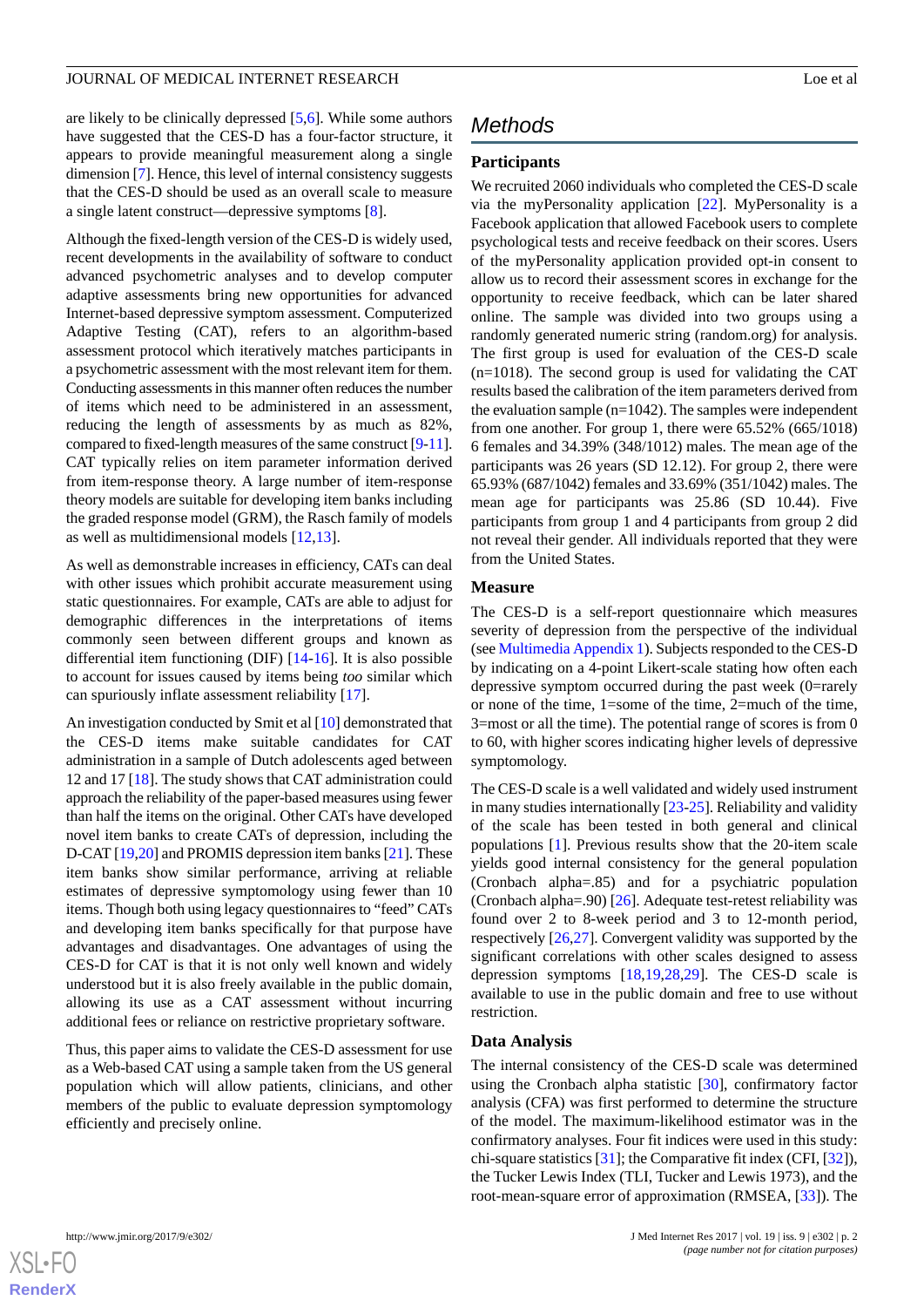chi-square statistics indicates whether the observed covariance matrix is similar to the predicted covariance matrix. However, the result is liable to bias in large sample sizes [[34\]](#page-11-5). As such, other criteria such as absolute and comparative fix indices are used to evaluate the model. The CFI and TLI indices are the relative reduction in lack of fit of an observed model versus an independent model; with values of 0.90 or greater indicating an adequate fit [[35\]](#page-11-6). For RMSEA [\[33](#page-11-4)], values less than 0.05 indicate good fit, and values greater than 0.10 as indication of poor fit of a model after accounting for degrees of freedom of the model.

Subsequently, Mokken analysis was used to provide further insight into the scale's factor structure and the scalability of the items [[36,](#page-11-7)[37](#page-11-8)]. Following Mokken analysis, data were analyzed using GRM [[38\]](#page-11-9), which has been shown to be suitable for calibrating items for use as CAT assessments [[39\]](#page-11-10). Item discrimination values ranging from 0.64 to 1.34 were considered to be moderately discriminative, and values 1.35 or greater are highly discriminative [\[40](#page-11-11)].

Following the protocol set out by the PROMIS investigators [[41\]](#page-11-12), we assessed the assumptions of GRM and made modifications, where necessary, to the scale to resolve breaches of model assumptions, which are detailed below.

Local independence of items was assessed using Yen's Q3 method of correlated residuals. Item residual correlations above .20 were considered indicative of local dependence between items [[42\]](#page-11-13). Different strategies exist for managing items with local dependency, which including removing the items from the scale completely or collapsing the items into a testlet.

The DIF analysis using the lordif package was conducted for age and gender groups to identify measurement biases between groups [[43\]](#page-11-14). The lordif package utilizes ordinal logistic regression methods to calculate DIF [\[44](#page-11-15)]. DIF is observed when the probability of answering a specific item correctly is not the same for individuals with the same level of depressive symptoms but who belong to a different demographic group [[15\]](#page-10-23). For example, male and female participants may both have equal levels of depressive symptoms, but if the certain items are interpreted differently between groups then observed mean scores may incorrectly show that one group has higher levels of depressive symptoms than the other because of an artefact of their gender that was not adequately controlled for within the test. Hence, DIF is used to identify items with unwanted bias and indicate that the same item sets and parameters might be needed for different diagnostic groups [[16\]](#page-10-10).

We conducted DIF analysis to assess item invariance with respect to age and gender. Two criteria were adopted in this study to detect meaningful DIF: changes in the beta [[43\]](#page-11-14) and the pseudo R-square [[45\]](#page-11-16). Values ranging from 5% to 10% beta change and pseudo R-squared >.13 suggest that meaningful DIF exist for a particular item [[43](#page-11-14)[,45](#page-11-16),[46\]](#page-11-17). For our study, items with beta change of above >1% was flagged for DIF. We divided the sample into 2 groups based on the mean age (26 years) of the sample. Participants who were younger than mean age were placed in the first group (n=399) and those that were older than the mean age were placed in the second group (n=200). For gender groups, all the males were in the first group (n=348),

whereas all the females were in second group (n=665). Participants who did not wish to reveal their gender  $(n=9)$  were excluded from the DIF analysis as there were too few to create an adequate additional group.

We evaluated the impact of DIF on the CES-D scores by recalibrating the items to the GRM model using the DIF-adjusted item parameters [\[47\]](#page-11-18). The person scores were recalculated based on these parameters. Finally, the strength of the association between the DIF-adjusted person score and original person score were evaluated using Pearson correlation. A high correlation would suggest that adjusting for DIF would make negligible differences in the person scores, and as such, could be ignored [[48\]](#page-11-19). A low correlation between the DIF-adjusted person scores and original person scores suggest that the DIF makes a meaningful difference on the final scores and that group-specific parameters should be used when developing a CAT.

#### **Establishing Evaluation of CES-D CAT Simulation**

Two simulations were conducted to evaluate the properties of the item pool and the CAT algorithm. The first simulation employed simulated responses from various levels of the latent trait derived from participants who completed the full CES-D scale to determine the average number of items that had to be administered.

The second simulations were respondents from the validation group and thus, the simulations were conducted using real data. The item parameter estimates used in the CES-D CAT were derived from the evaluation group. The validation sample used in this simulation did not overlap with the evaluation sample used to calibrate the item bank. Nevertheless, the individuals of this sample completed the same CES-D items that had been employed in the construction of the item bank. As such, responses to all items in the item bank were available. Both the respondents'latent trait levels and responses to individual items were used to estimate the number of items needed to administer in a CAT. Correlations with the simulated CAT score and their scores derived from the full CES-D were obtained for both groups.

The maximum Fisher Information criterion was used for item selection [\[49](#page-11-20),[50\]](#page-11-21). The Bayesian modal estimation was used at the beginning of the CAT simulation to estimate ability [[51\]](#page-11-22). This approach temporarily assumes that the ability of the test takers is normally distributed. Once a mixed response pattern is obtained, the normal distribution assumption is no longer requires and thus, a non-Bayesian maximum likelihood estimation is used [[52\]](#page-11-23). Maximum likelihood estimation is subsequently used to estimate the final ability of the test taker [[49\]](#page-11-20). The major advantage of using maximum likelihood estimation of ability is that it can account for all the information in the test taker's responses in conjunction with the information available on each test item. The stopping rule for both simulations were set at SE≤0.32, which roughly corresponds to a reliability value≥0.90 [\[53](#page-11-24)].

#### **Software**

Analyses were all conducted using the R Statistical Computing Environment [[54\]](#page-11-25). Individual packages were loaded to conduct CFA ("lavaan," [[55\]](#page-12-0)), Mokken ("mokken," [\[56](#page-12-1)]) and item

[XSL](http://www.w3.org/Style/XSL)•FO **[RenderX](http://www.renderx.com/)**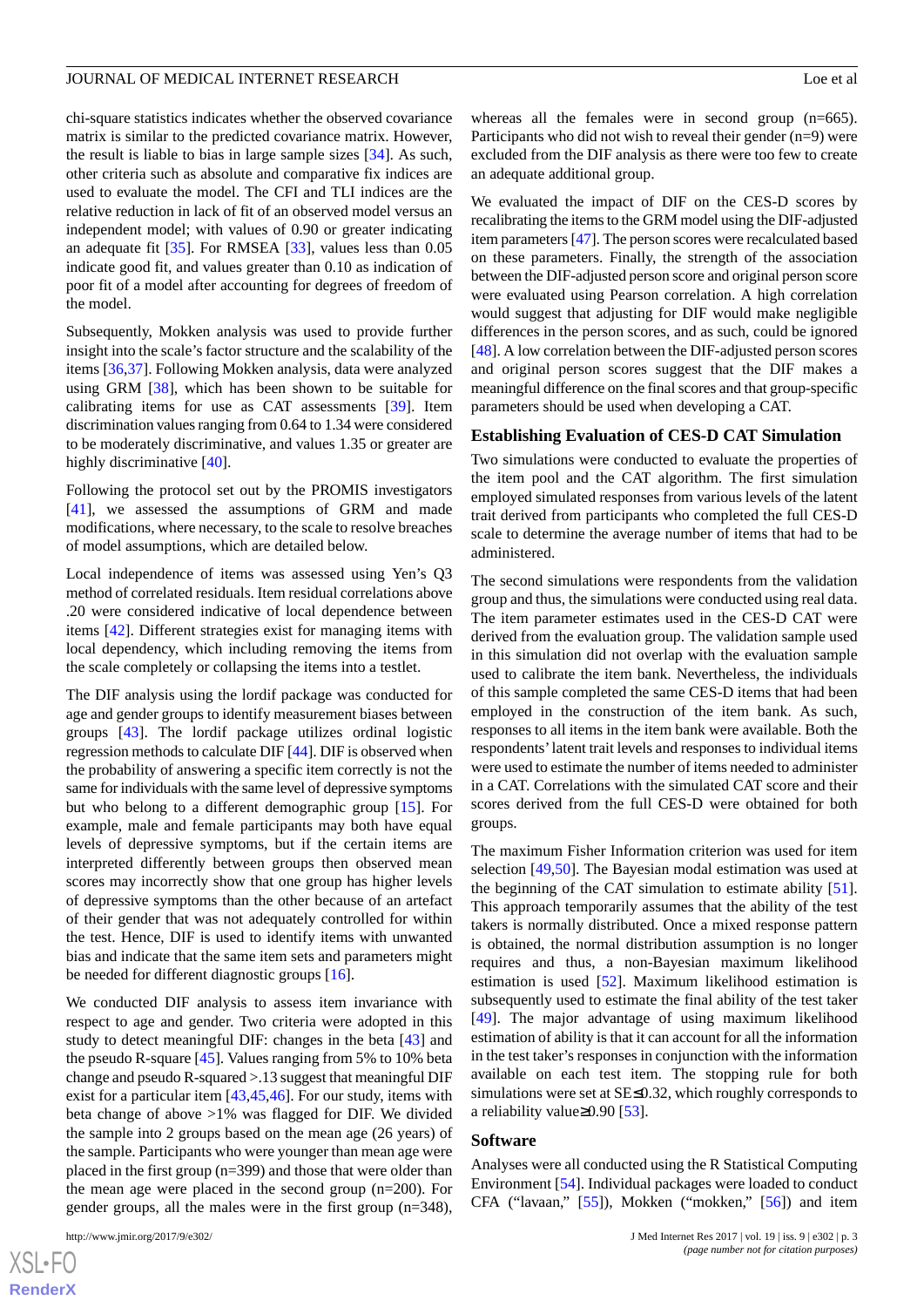response theory (IRT) including CAT simulations ("mirt," [\[57](#page-12-2)] and "catR" [Magis and Raîche, 2011]).

## *Results*

#### **Confirmatory Factor Analysis**

Confirmatory factor analysis (CFA) was employed to investigate the unidimensionality of the CES-D scale. [Table 1](#page-3-0) lists the mean, standard deviation, and the factor loadings of the CES-D items, revealing no reason for concern about the multivariate distribution of the data. Therefore, the model was estimated using the maximum likelihood method. As shown, the factor loadings are above the recommended threshold of .3 (Kline, 2013).

<span id="page-3-0"></span>Initial CFA results indicate a poor fit to the model ( $\chi^2_{8.4}$ , *P*<.05; TLI=0.94; CFI=0.86; and RMSEA=0.09 (95% CI=0.08-0.09)).

**Table 1.** Factor loadings and item descriptive statistics for the CES-D scale.

## **Unidimensionality**

We used Mokken analysis to further explore the dimensional structure of the CES-D and identify the potential sources of multidimensionality identified with the CFA. The evaluation of item homogeneity is based on the Loevinger's *H* coefficient [[58\]](#page-12-3). Scalability is considered to be sufficient for both items and the scale where Loevinger's *H* is equal to or greater than 0.30 [[59\]](#page-12-4). We found that items 2, 11, and 15 displayed item coefficients of homogeneity<0.3. Hence, these items were eliminated from further analysis. This strategy was repeated and all the items were found to be above the recommended threshold, which conformed to a single dimension with Loevinger's coefficient of homogeneity at a scale level of 0.43 ([Table 2](#page-4-0)).

| Item no.  | Mean | ${\rm SD}$ | Factor loadings |
|-----------|------|------------|-----------------|
| $\rm q1$  | 2.09 | 0.95       | 0.53            |
| $\rm q2$  | 1.94 | 1.04       | $0.40\,$        |
| $\rm q3$  | 2.22 | 1.07       | $0.81\,$        |
| $\rm q4$  | 2.34 | $1.06\,$   | $0.58\,$        |
| $\rm q5$  | 2.67 | $1.00\,$   | $0.51\,$        |
| q6        | 2.42 | 1.04       | 0.85            |
| $\rm q7$  | 2.48 | $1.01\,$   | 0.49            |
| $\rm q8$  | 2.43 | 0.99       | $0.56\,$        |
| $\rm q9$  | 2.16 | 1.09       | $0.70\,$        |
| q10       | 2.09 | $1.03\,$   | 0.54            |
| q11       | 2.57 | $1.11\,$   | 0.42            |
| q12       | 2.31 | 0.94       | $0.72\,$        |
| q13       | 2.25 | $1.01\,$   | $0.60\,$        |
| q14       | 2.76 | $1.07\,$   | 0.69            |
| q15       | 1.90 | $0.92\,$   | 0.41            |
| $q16$     | 2.36 | $0.98\,$   | 0.71            |
| q17       | 1.77 | 0.96       | 0.54            |
| $\rm q18$ | 2.59 | 0.99       | $0.80\,$        |
| q19       | 2.30 | $1.07\,$   | 0.63            |
| $q20\,$   | 2.51 | $1.01\,$   | $0.58\,$        |

**[RenderX](http://www.renderx.com/)**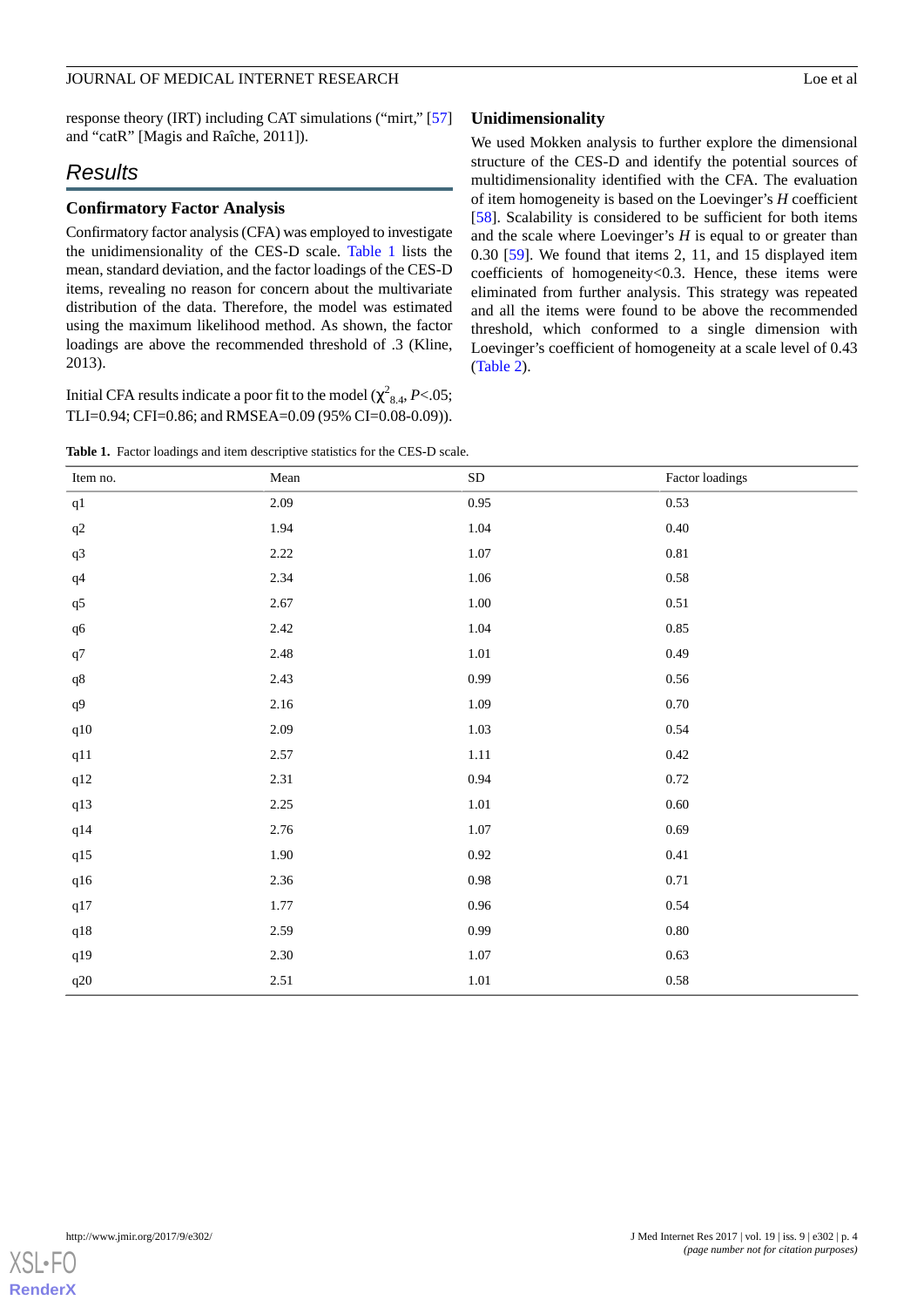#### JOURNAL OF MEDICAL INTERNET RESEARCH LOG EXAMPLE 2001 2002 12:00 PM Log et al.

<span id="page-4-0"></span>**Table 2.** Loevinger's coefficient of homogeneity at an item-level.

| Item             | Mean | Item H $(H_i)^a$ | Standard Error | Dimensionality |  |
|------------------|------|------------------|----------------|----------------|--|
| $\mathbf{1}$     | 2.09 | $0.38\,$         | $0.02\,$       | $\mathbf{1}$   |  |
| $\mathfrak{Z}$   | 2.22 | 0.55             | $0.01\,$       | $\mathbf{1}$   |  |
| $\overline{4}$   | 2.34 | 0.41             | $0.02\,$       | $\mathbf{1}$   |  |
| 5                | 2.67 | $0.38\,$         | $0.02\,$       | $\mathbf{1}$   |  |
| 6                | 2.42 | 0.57             | $0.01\,$       | $\mathbf{1}$   |  |
| $\boldsymbol{7}$ | 2.48 | 0.35             | $0.02\,$       | $\mathbf{1}$   |  |
| $\,8\,$          | 2.43 | 0.39             | $0.02\,$       | $\mathbf{1}$   |  |
| $\overline{9}$   | 2.16 | 0.49             | $0.02\,$       | $\mathbf{1}$   |  |
| 10               | 2.10 | 0.39             | $0.02\,$       | $\mathbf{1}$   |  |
| 12               | 2.31 | $0.50\,$         | $0.02\,$       | $\mathbf{1}$   |  |
| 13               | 2.25 | $0.42\,$         | $0.02\,$       | $\mathbf{1}$   |  |
| 14               | 2.76 | $0.48\,$         | $0.02\,$       | $\mathbf{1}$   |  |
| 16               | 1.90 | 0.49             | $0.02\,$       | $\mathbf{1}$   |  |
| 17               | 2.36 | $0.40\,$         | $0.02\,$       | $\mathbf{1}$   |  |
| 18               | 1.77 | $0.55\,$         | $0.01\,$       | $\mathbf{1}$   |  |
| 19               | 2.60 | 0.43             | $0.02\,$       | $\mathbf{1}$   |  |
| $20\,$           | 2.30 | 0.41             | $0.02\,$       | $\mathbf{1}$   |  |

 $a$ Scale H=0.45.

#### **Graded Response Model**

Once we have established unidimensionality using Mokken analysis. We fitted the remaining 17 items to Samejima's GRM ([Table 3](#page-5-0)). The slope and threshold parameters in the GRM are used describe the relationship between each item and overall depressive symptom severity. The slope parameter reflects how well the items discriminate between respondents with or without depressive symptoms. The item discrimination values (alpha) ranged from a high of alpha=3.70 (item 5) to a relative low, but still strong, alpha=1.13 (item 7). The threshold parameter describes the endorsement of depressive symptoms, with larger values indicating greater levels of depressive symptoms. The thresholds for the lowest item category (b1) ranged from −3.31 (item 18) to 0.15 (item 17) on a z-score scale, indicating low to average levels of depressive symptoms, relative to the rest of our sample, for the individuals who endorsed the lowest CES-D category. The thresholds for the highest CES-D category (b3) ranged from 3.50 (item 3) to 1.25 (item 14), indicating moderate to high levels of depressive symptoms. All the standard errors of the *b* estimates were considered marginal, indicating that the items were normally distributed. An item fit analysis was conducted to identify any misfits. However, the results indicated that the remaining items fitted the model. Examination of the factor loadings revealed that all items loaded significantly (>.50)

on the single factor. Therefore, this model described the data adequately.

#### **Local independence**

Local dependency was apparently between items 18,12, and 16 as well as items 1, 19, and 15. Items 8, 12, and 16 were grouped as testlet 1, and items 19, and 15 were grouped as testlet 2. We observed the item residual correlation and found that item 4 was still correlated  $(0.2)$  with the first testlet. Hence, we grouped item 4 together with the first testlet and repeated the analysis, resulting in no correlated residuals greater than 0.2. Within the IRT framework, the fit indices based on the limited information  $M_2$  statistic was used to assess the model fit [[60\]](#page-12-5). The result shows that the RMSEA was at 0.065 (95% CI 0.06-0.07), and comparative indices (TLI=0.96, CFI=0.97) were above the recommended threshold [[35\]](#page-11-6).

[Figure 1](#page-5-1) displays the test information curve for the IRT GRM. The test characteristics curve is simply the additive of the scores associated with increasing levels of depressive symptoms. The test information is at its highest (18.71) when the theta level is slightly above 0, while the lowest around of information can be found at both tails of the *x*-axis. Hence, the CES-D scale is most precise in estimating the underlying trait when the theta level is approximately zero (average).

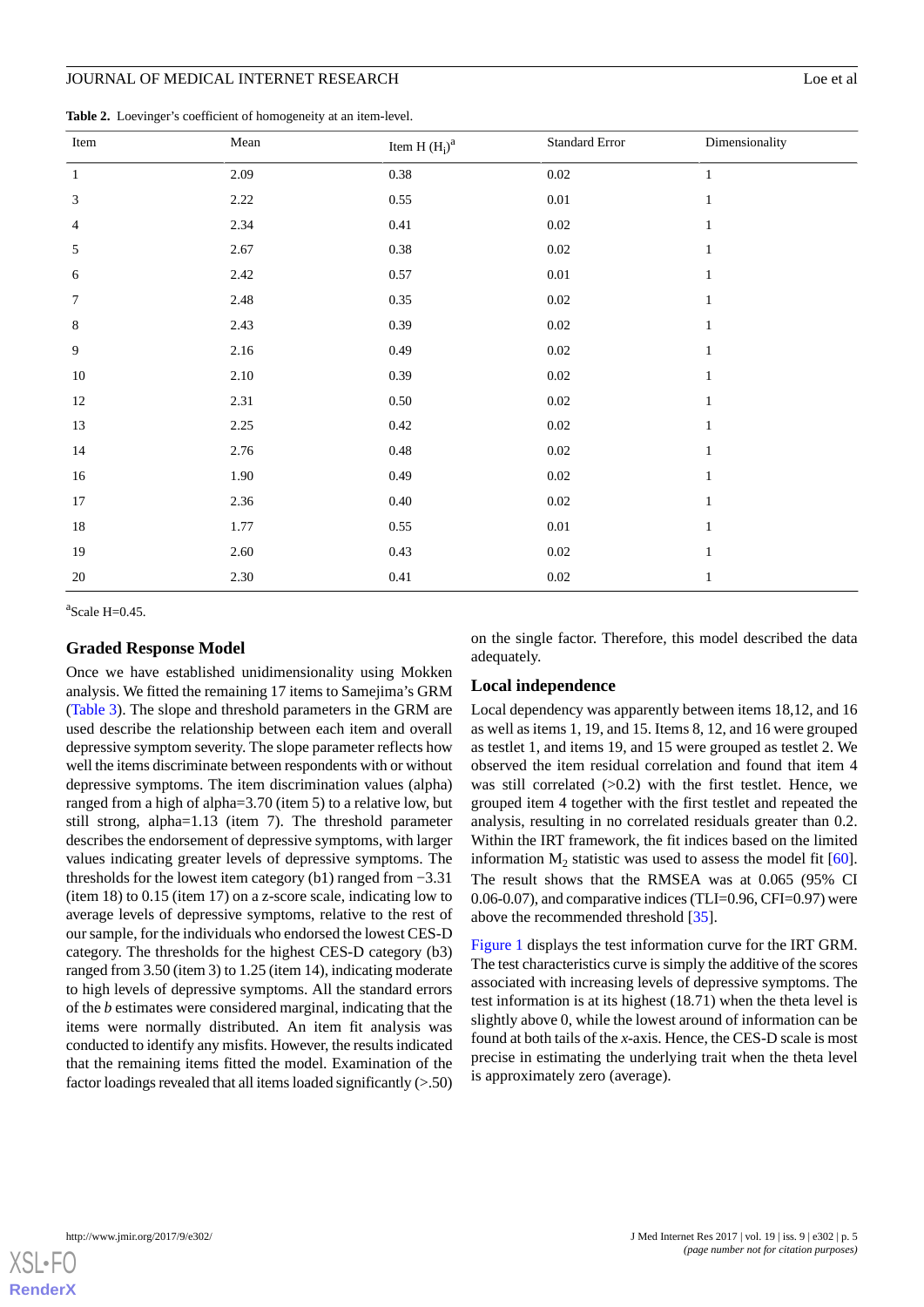<span id="page-5-0"></span>**Table 3.** Parameter estimates and factor loadings for the 17 items of the CES-D Scale.

| Item    | a          | b1            | b2            | b3         | Factor 1 |
|---------|------------|---------------|---------------|------------|----------|
| Item 1  | 1.22(0.09) | $-0.97(0.09)$ | 0.93(0.09)    | 2.85(0.15) | 0.58     |
| Item 3  | 3.15(0.18) | $-1.56(0.15)$ | 1.14(0.15)    | 3.50(0.21) | 0.88     |
| Item 4  | 1.45(0.09) | $-1.31(0.10)$ | 0.20(0.09)    | 2.16(0.12) | 0.65     |
| Item 5  | 1.14(0.08) | $-2.13(0.15)$ | $-0.38(0.08)$ | 1.44(0.10) | 0.56     |
| Item 6  | 3.70(0.22) | $-2.81(0.21)$ | 0.37(0.16)    | 3.70(0.24) | 0.91     |
| Item 7  | 1.13(0.07) | $-1.71(0.10)$ | 0.04(0.08)    | 1.81(0.10) | 0.55     |
| Item 8  | 1.37(0.09) | $-1.84(0.11)$ | 0.19(0.09)    | 2.11(0.12) | 0.63     |
| Item 9  | 2.03(0.12) | $-0.81(0.11)$ | 0.86(0.11)    | 2.66(0.15) | 0.77     |
| Item 10 | 1.29(0.09) | $-0.66(0.09)$ | 0.79(0.09)    | 2.56(0.13) | 0.60     |
| Item 12 | 2.14(0.13) | $-2.09(0.15)$ | 0.65(0.12)    | 3.33(0.18) | 0.78     |
| Item 13 | 1.49(0.09) | $-1.27(0.10)$ | 0.58(0.09)    | 2.49(0.13) | 0.66     |
| item 14 | 1.98(0.11) | $-2.59(0.14)$ | $-0.70(0.11)$ | 1.25(0.11) | 0.76     |
| Item 16 | 2.12(0.13) | $-2.06(0.14)$ | 0.44(0.12)    | 2.98(0.16) | 0.78     |
| Item 17 | 1.38(0.10) | 0.15(0.09)    | 1.57(0.11)    | 3.24(0.18) | 0.63     |
| Item 18 | 2.89(0.16) | $-3.31(0.20)$ | $-0.34(0.14)$ | 2.82(0.18) | 0.86     |
| Item 19 | 1.50(0.10) | $-1.21(0.10)$ | 0.41(0.09)    | 2.15(0.12) | 0.66     |
| Item 20 | 1.37(0.09) | $-1.99(0.12)$ | 0.09(0.09)    | 1.83(0.11) | 0.63     |

<span id="page-5-1"></span>Figure 1. The test information of the CES-D scale.



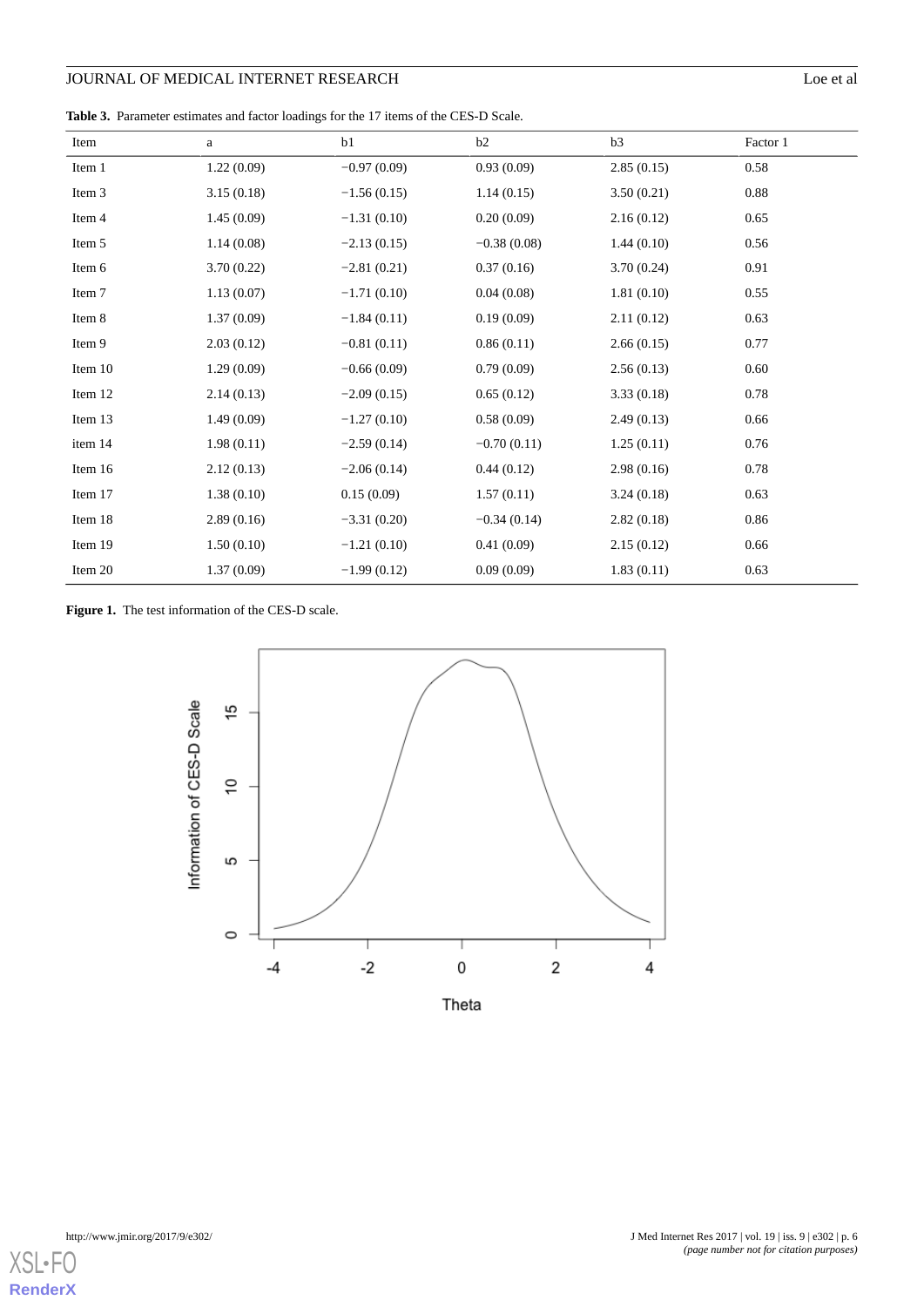<span id="page-6-0"></span>**Table 4.** CES-D CAT Simulation of respondents.

| Measure             | D1 <sup>a</sup> | D <sub>2</sub> | D <sub>3</sub> | D4      | D5      | D6   | D7      | D <sub>8</sub> | D <sub>9</sub> | D10   |
|---------------------|-----------------|----------------|----------------|---------|---------|------|---------|----------------|----------------|-------|
| Mean theta          | $-1.70$         | $-1.04$        | $-0.69$        | $-0.37$ | $-0.09$ | 0.16 | 0.40    | 0.68           | 1.01           | 1.64  |
| RMSE <sup>b</sup>   | 0.29            | 0.35           | 0.31           | 0.33    | 0.32    | 0.32 | 0.30    | 0.32           | 0.34           | 0.34  |
| Mean bias           | 0.01            | 0.00           | 0.02           | 0.00    | 0.02    | 0.02 | $-0.03$ | $-0.05$        | $-0.07$        | 0.01  |
| Mean test length    | 13.98           | 12.34          | 11.04          | 9.50    | 8.30    | 7.70 | 7.60    | 8.18           | 9.77           | 13.09 |
| Mean standard error | 0.34            | 0.34           | 0.33           | 0.34    | 0.33    | 0.33 | 0.33    | 0.34           | 0.34           | 0.34  |
| Number of simulees  | 105             | 104            | 104            | 104     | 104     | 104  | 104     | 104            | 104            | 105   |

<sup>a</sup>D: decile.

<sup>b</sup>RMSE: root mean square error

#### **DIF Analysis**

DIF was not found between age groups. However, results indicated that item 14 ("I felt lonely") showed moderate DIF for gender groups, with a beta change of more than 1% and a pseudo R-square of 0.08. When the DIF-adjusted person scores were calculated, the Pearson correlation between the original person scores and the DIF-adjusted person scores were 0.99. A *t* test analysis showed a non-significant mean difference with scores for DIF-adjusted person scores (mean=0.01, SD=0.88), and original person scores (mean=0.00, SD=0.97); *t*<sub>2016.4</sub>=−0.15, *P*=.88.

On the basis of these results, the conclusion arrived at was that statistically significant DIF was identified for item 14 using the two criteria of beta change and pseudo R-squared. However, the strength of association between the original person scores and the DIF-adjusted person scores were greater than 0.99. Therefore, the final decision was that any DIF found between the groups could be disregarded.

#### **Computer Adaptive Testing Simulation**

#### *Simulation I*

[Table 4](#page-6-0) presents the results of the first simulation. In this analysis, the data were sorted into 10 equal parts, with each part representing one tenth of the sample group. There are appropriate 104 or 105 participants in each decile (D) rank (n=1042). The estimated average test length was 10.16 with SD of 2.34. The mean RMSE was .32 and the mean bias was −.0083. The lowest number of items administered to the simulees was in D5, with an average of 8.3 test items. The lowest and highest decile rank requires substantially more items (D1=13.98 items; D10=13.09 items) in order to reach the same target precision of SE≤0.32.

#### *Simulation II*

The second simulation study was conducted using the responses from a sample of real respondents (validation group) who completed the full CES-D scale. The stopping rule was set at SE≤0.32. The result of the second simulation can be found in [Table 5](#page-7-0). On average, 11.72 items with SD of 2.68 were required to estimate the latent trait at this level of precision. The mean RMSE was 1.14 and the mean bias was 0.18. Unlike the first simulation, only respondents in the lowest decile ranking required the administration of substantially more items to reach the specified level of precision (D1=14.76 items). Interestingly, there is a downward trend in the length of items from D9 (14.61 items) to D10 (8.41 items), indicating higher precision at higher levels of depressive symptoms with the use of lesser items.

Further inspection of the item administration pattern ([Figure](#page-7-1) [2\)](#page-7-1), suggests a drop in the number of items required to estimate the latent trait accurately around. This could be due of the CAT algorithm selecting items with the highest information at every step, resulting in a quicker estimate of the latent trait. [Figure 2](#page-7-1) shows the number of items administered by the CES-D CAT as a function of the standardized score of the depressive symptoms construct.

Estimates of the level of CES-D trait score provided by the simulated CAT algorithm and the original CES-D trait score derived from original scale correlated highly (*r*=0.98). This indicates that a precise estimation of the latent trait is possible with substantial item savings using CAT approaches ([Figure](#page-8-0) [3\)](#page-8-0).

[Figure 3](#page-8-0) shows exceptionally high correlation between the score from the CAT and the score given to the same participants when every item was completed.

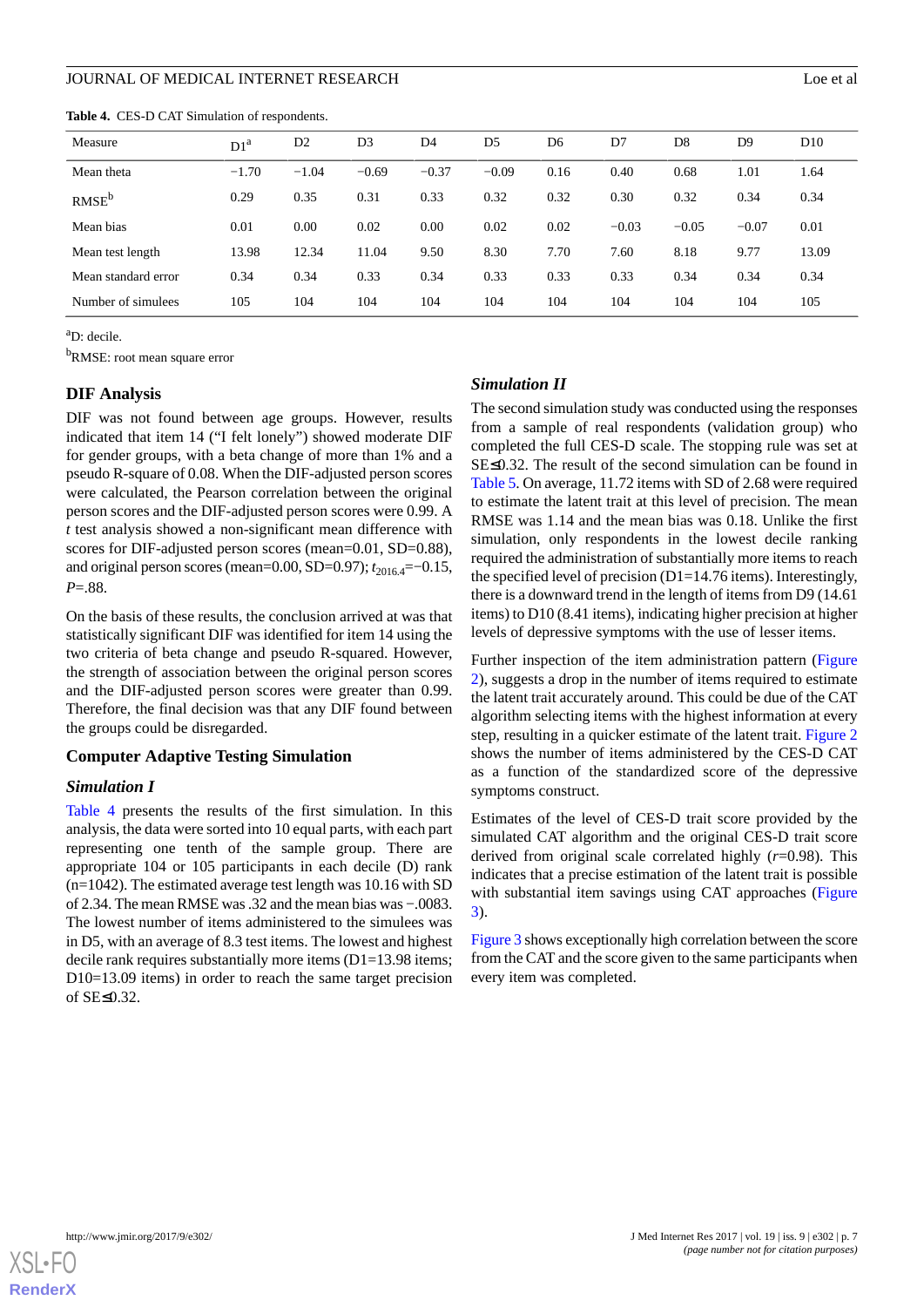Measure D1 D2 D3 D4 D5 D6 D7 D8 D9 D10 Mean Theta −1.70 −1.04 −0.69 −0.37 −0.09 0.16 0.40 0.68 1.01 1.64 RMSE 1.46 1.15 0.86 0.42 0.36 0.50 0.61 0.92 1.65 2.08 Mean bias −1.45 −1.13 −0.82 −0.29 0.11 0.34 0.53 0.85 1.58 2.05 Mean test length 14.76 14.04 13.44 12.81 9.67 8.17 8.70 12.55 14.61 8.41 Mean standard error 0.42 0.34 0.33 0.33 0.33 0.33 0.34 0.34 0.33 0.37 Number of simulees 105 104 104 104 104 104 104 104 104 105

<span id="page-7-0"></span>**Table 5.** CES-D CAT Simulation of CAT algorithm.

<span id="page-7-1"></span>**Figure 2.** Relationship between number of items administered and level of depression (theta).





**[RenderX](http://www.renderx.com/)**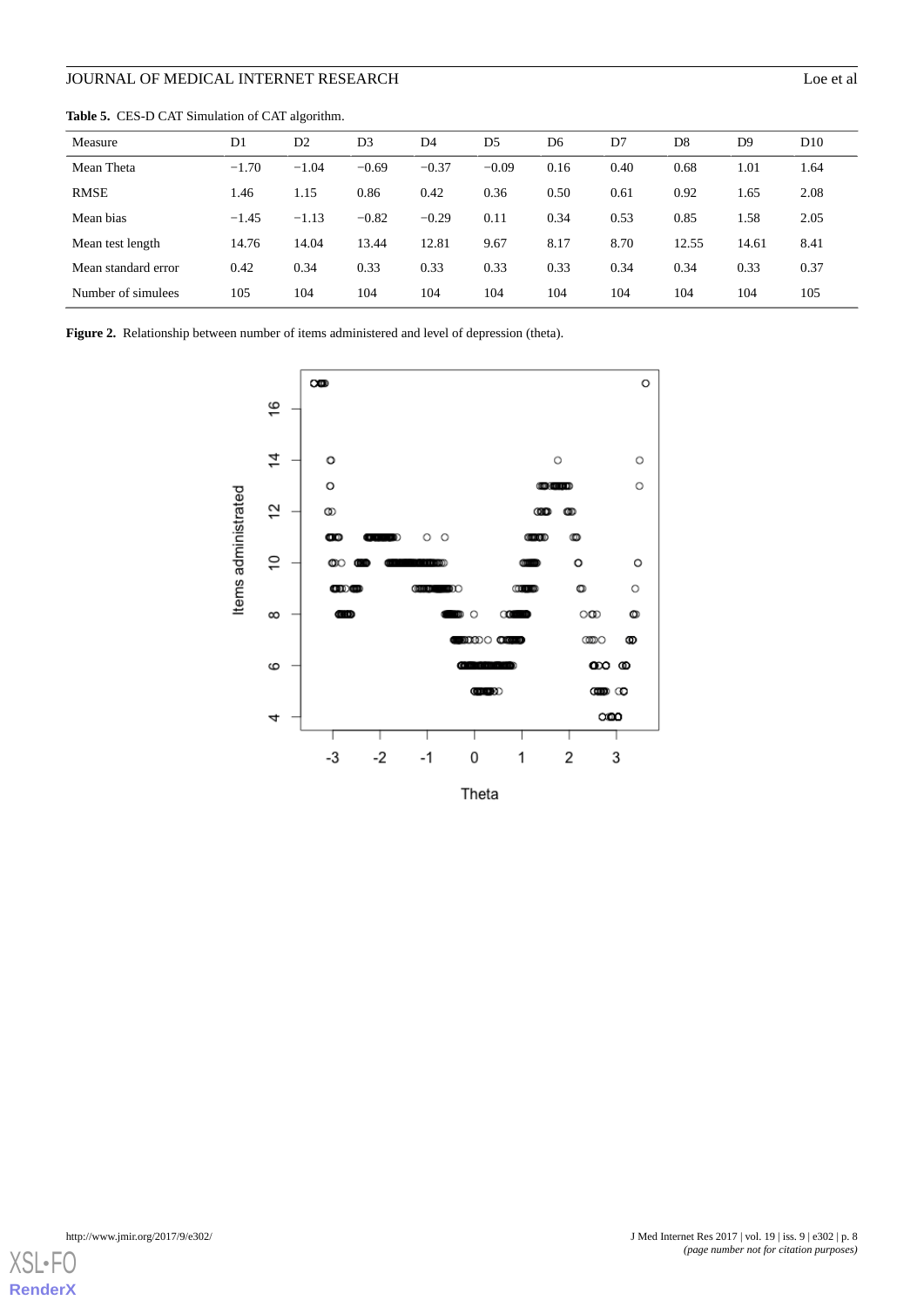#### JOURNAL OF MEDICAL INTERNET RESEARCH LOG EXAMPLE 2001 2002 12:00 PM Log et al.

<span id="page-8-0"></span>**Figure 3.** Comparison of CES-D CAT scores with an IRT score computed from all items in the item bank.



#### Assigned Theta

## *Discussion*

## **Principal Findings**

The psychometric properties of the CES-D measure were evaluated using a US sample. This sample was chosen to avoid issues of DIF across culture, and with the aim of providing an item bank which could be suitable for use within a clinical and research setting in the United States. The CES-D scale displayed excellent internal consistency based on the Cronbach alpha. The factor structure of the CES-D was subsequently evaluated using confirmatory factor and Mokken analysis. However, the results from the CFA indicated that the model provided an inadequate fit to the data. Mokken analysis identified three items as sources of multidimensionality in the CES-D. Items 2, 11, and 15 were considered to have poor fit and were subsequently removed from the analysis. Item 2 referred to "I did not feel like eating; my appetite was poor," item 11 referred to "my sleep was restless," and item 15 referred to "People were unfriendly." The result showed that the final 17 items were found to be suitable for measuring a unidimensional trait and thus, the item parameters achieved from the remaining items allowed us to develop a computerized adaptive CES-D assessment.

The CES-D scale was calibrated using the IRT approaches. Most IRT based models require that items measure a single underlying dimension and this condition was met based on the result of the Mokken analysis. Furthermore, IRT based frameworks made computer-adaptive CES-D possible with the estimated item parameters derived from IRT models. Simulated computer-adaptive administration of the item bank demonstrates the ability to estimate precise latent trait levels with similar or higher levels of internal reliability similar to the original scale but using fewer items. These results are commensurate with other research exploring the performance of the CES-D as a

[XSL](http://www.w3.org/Style/XSL)•FO **[RenderX](http://www.renderx.com/)**

CAT in other contexts including adolescents and people with multimorbidity [[10](#page-10-12)[,61](#page-12-6)] and for adaptive testing of depressive symptoms using the PROMIS system [\[62](#page-12-7)].

Unlike a test developed using classical test theory, in which the number of items is fixed and precision naturally varies between participants who have differing levels of latent ability, CAT fixes the precision while allowing the number of items to vary. CAT can only be conducted using computer administration and the items are previously calibrated with a suitable item response model. The steps to conducting a CAT are (1) administer an item, (2) compute the latent score and its standard error, (3) identify the next most informative item based on the current latent score estimate and IRT parameters, and (4) repeat steps 1-3 until the predefined stopping rule has been met.

In our simulation studies, we found a very high correlation between the CAT scores obtained when all 17 items were administered and when the stopping rule was introduced (leading to a mean test length of 10 items). Moreover, at the extreme (higher) end of the latent trait continuum, it only requires 8 items to identify individuals with depressive symptoms. This encourages quicker assessment of depressive symptoms, which can help clinicians to identify potential groups of persons who may benefit from immediate medical intervention. In spite of substantial improvements in efficiency by employing the CAT procedure, little information is lost and scores are still estimated accurately. By comparison, the time taken to complete the CES-D CAT will be shorter than the original 20-item scale. This time saving may seem small as far as a single scale is concerned, but psychometric assessment usually involves multiple questionnaires and, from this perspective, substantial time saving is evident.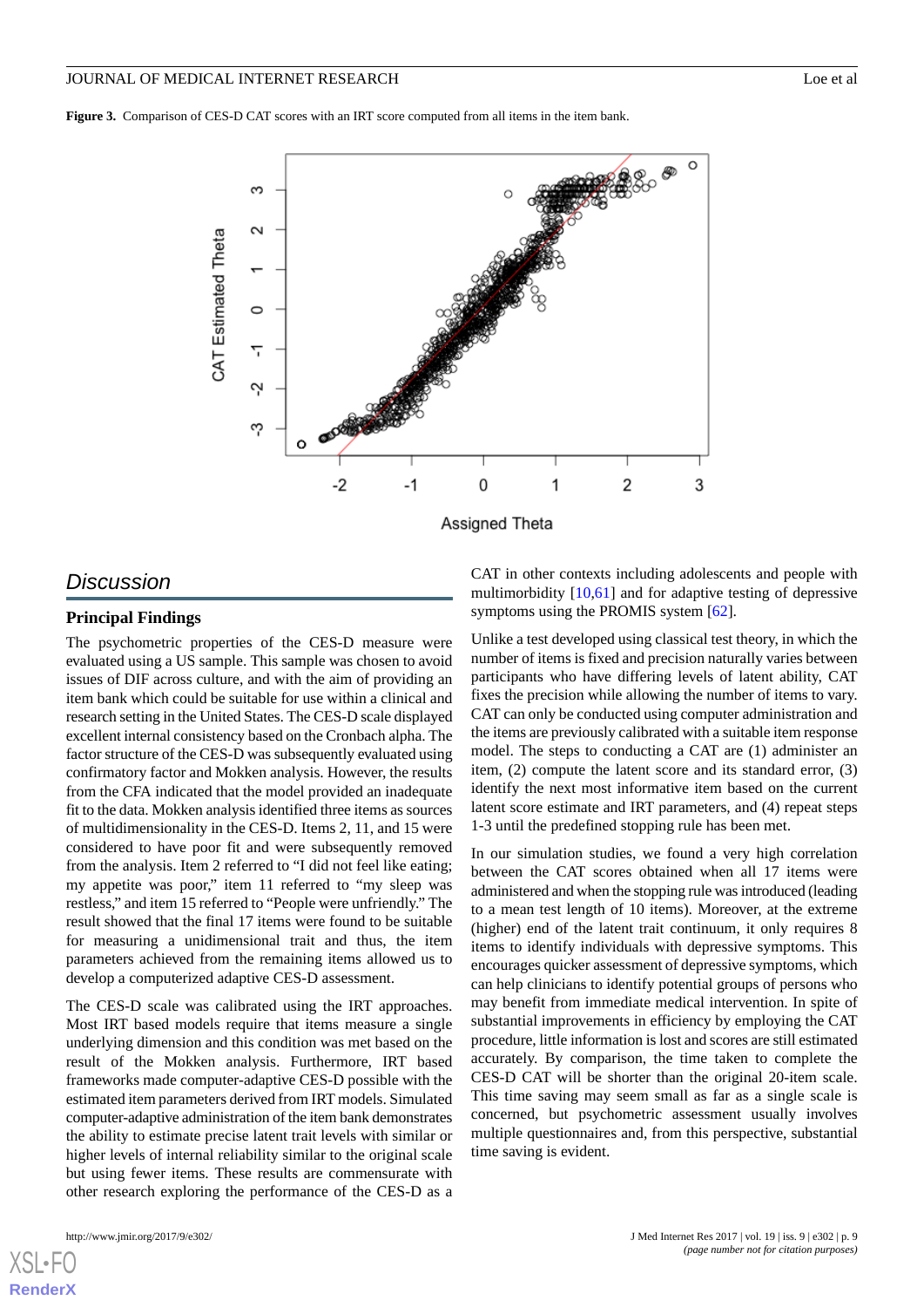## **Limitations and Future Research**

A limitation to the current research is the small number of items used to measure CES-D. With CAT, the precision of latent trait estimates increases with the number of items in the item bank. A smaller item bank gives fewer options for item selection and may results in reduced item variation between assessments. However, to apply stricter stopping-rule criteria means that the number of items necessary to complete the CES-D CAT will be about the same as completing all the original scale, thus, no extra benefit remains with the use of CES-D CAT. Therefore, while this study reports the stopping rule at less than or equal to 0.32, which is equivalent to a reliability of more than or equal to 0.90, the precision can still be heightened by increasing the test information. This can be achieved by adding more high-quality items to the item bank. Hence, future studies could evaluate the CAT system where new items are included as part of the test to increase the item bank and ensure that the performance of the CAT system is not compromised. The performance of the CAT algorithms can also be evaluated under "live" testing conditions rather than simulation of existing data to ensure that participants' test performance under conventional 'fixed length' and adaptive conditions do not differ significantly.

Compared with population-based samples used in the development of item banks elsewhere [\[21](#page-10-16)], our sample was younger and had a greater proportion of women. Given the nature of the recruitment into the study via a voluntary online app it is not surprising that this sample is more reflective of a "digitally native" population of younger people. One important caveat of this research is therefore that our findings should not be extrapolated to a general population but rather support the growing body of literature demonstrating the suitability of the CES-D for adaptive testing in different group as a means of making measurement more precise and efficient while retaining an item bank that is familiar to clinicians.

In this study, we assess the content validity of the CAT-administered CESD by comparing depressive symptom estimates from the full-length assessment with an adaptively administered version. Further research is required to establish

to predictive validity of this tool for the correct classification of clinical depression to support its use in clinical contexts.

There are some discussions about the factor structure of the CES-D and whether a single factor is appropriate for assessing depressive symptomatology. Several researchers have suggested that the CES-D scale is a measure of the underlying 4-factor structure [\[1](#page-9-0),[63](#page-12-8)[,64](#page-12-9)]. However, the construction of a 4-factor scale may be too challenging as psychometric test designed for health assessment aims to be as short as possible. Nevertheless, in the event that a 4-factor scale is developed for the CES-D, then a 4-factor CES-D CAT under the conditions of content balancing may be introduced. In other words, a proportionate sampling of items is taken from each of the factor domains, while ensuring unidimensionality is achieved [[52\]](#page-11-23). Researchers can thus consider new research avenues in which one could understand in finer gradient of the depressive symptoms.

## **Conclusions**

Our findings presented in this study shows that the CES-D CAT is a precise and efficient tool for screening depressive symptoms. Furthermore, the measurements provided by CAT are more likely to result in more meaningful research conclusions than classical approaches. More informed decisions could also be made based on measurement data at an individual level rather than at a scale level.

While increased complexity with regards to the test development is inevitable, the CES-D CAT has immediate advantages such as increased accuracy, exact interpretable, and shorter time spent over conventional testing approaches. Open source software such as the *Concerto* testing platform [\[65](#page-12-10)] makes it more accessible than ever before for researchers to develop and implement their own CAT system. Furthermore, the CESD-CAT outperforms the paper-based versions of the CES-D in terms of reliability, length, and flexibility in which they may be administered in a clinical setting. CATs are more dynamic as they adjust accordingly to the ability level of the test taker, indicating both efficiency and effectiveness. Thus, the CES-D CAT is suitable to be administered as a primary tool for understanding and screening individuals in the US with depressive symptomatology.

## <span id="page-9-3"></span>**Conflicts of Interest**

None declared.

## <span id="page-9-0"></span>**Multimedia Appendix 1**

CES-D questions.

<span id="page-9-1"></span>[[PDF File \(Adobe PDF File\), 12KB-Multimedia Appendix 1](https://jmir.org/api/download?alt_name=jmir_v19i9e302_app1.pdf&filename=b52c7ef1288fe96f41fcca22fa055fd5.pdf)]

#### <span id="page-9-2"></span>**References**

 $XS$  • FO **[RenderX](http://www.renderx.com/)**

- 1. Radloff L. The CES-D scale a self-report depression scale for research in the general population. Appl Psychol Meas 1977;1(3):385-401. [doi: [10.1177/014662167700100306\]](http://dx.doi.org/10.1177/014662167700100306)
- 2. Himmelfarb S, Murrell SA. Reliability and validity of five mental health scales in older persons. J Gerontol 1983;38(3):333-339. [Medline: [6841929](http://www.ncbi.nlm.nih.gov/entrez/query.fcgi?cmd=Retrieve&db=PubMed&list_uids=6841929&dopt=Abstract)]
- 3. Myers JK, Weissman MM. Use of a self-report symptom scale to detect depression in a community sample. The American Journal of Psychiatry 1980;137(9):1081-1084. [Medline: [7425160\]](http://www.ncbi.nlm.nih.gov/entrez/query.fcgi?cmd=Retrieve&db=PubMed&list_uids=7425160&dopt=Abstract)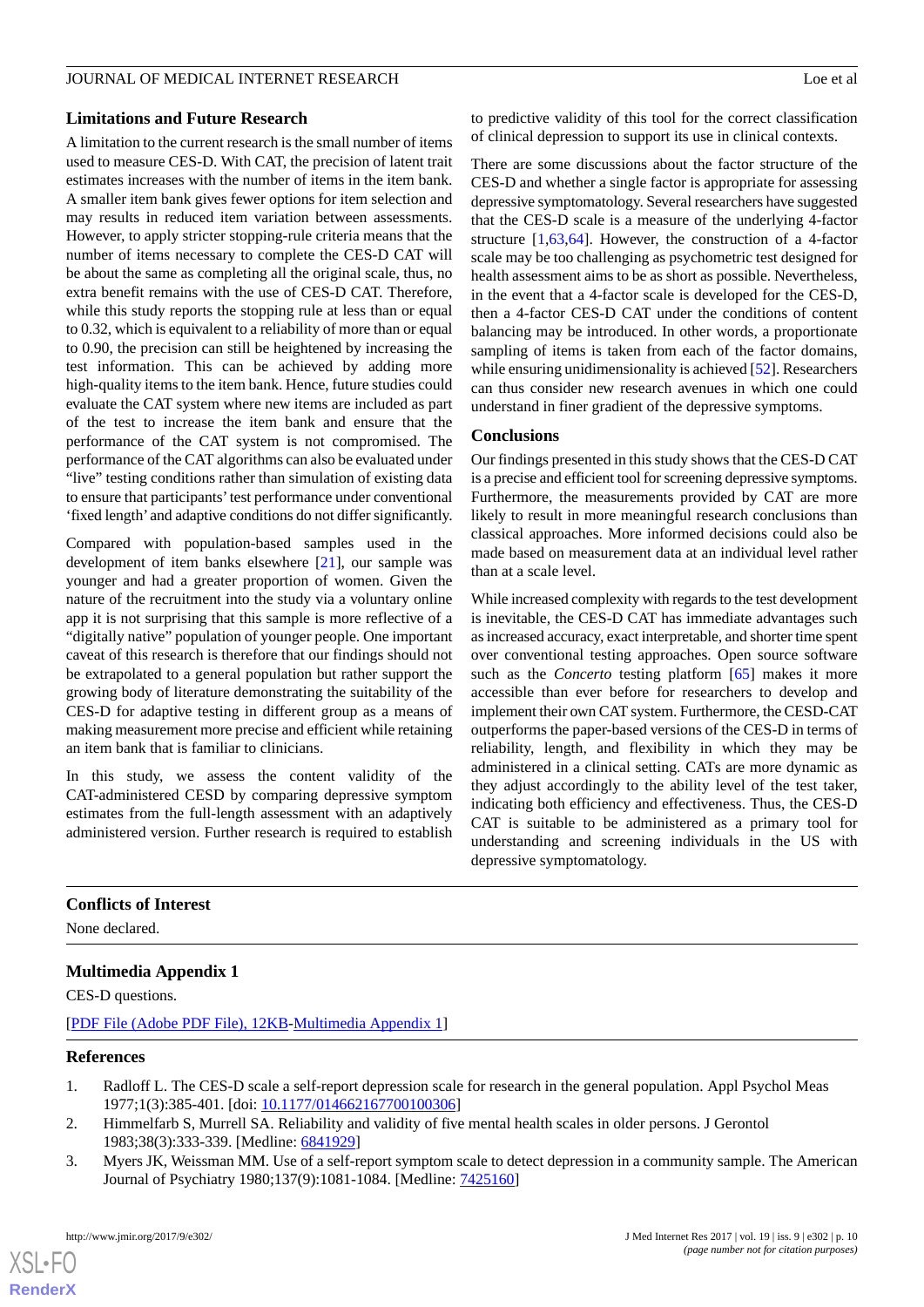- <span id="page-10-0"></span>4. Roberts RE. Reliability of the CES-D scale in different ethnic contexts. Psychiatry Res 1980;2(2):125-134. [Medline: [6932058\]](http://www.ncbi.nlm.nih.gov/entrez/query.fcgi?cmd=Retrieve&db=PubMed&list_uids=6932058&dopt=Abstract)
- <span id="page-10-2"></span><span id="page-10-1"></span>5. Comstock GW, Helsing KJ. Symptoms of depression in two communities. Psychol Med 1977;6(4):551-563. [Medline: [1005571\]](http://www.ncbi.nlm.nih.gov/entrez/query.fcgi?cmd=Retrieve&db=PubMed&list_uids=1005571&dopt=Abstract)
- <span id="page-10-3"></span>6. Hankin JR, Locke BZ. The persistence of depressive symptomatology among prepaid group practice enrollees: an exploratory study. Am J Public Health 1982;72(9):1000-1007. [Medline: [7102848](http://www.ncbi.nlm.nih.gov/entrez/query.fcgi?cmd=Retrieve&db=PubMed&list_uids=7102848&dopt=Abstract)]
- <span id="page-10-4"></span>7. Shafer AB. Meta - analysis of the factor structures of four depression questionnaires: Beck, CES - D, Hamilton, and Zung. J Clin Psychol 2006;62(1):123-146 [\[FREE Full text\]](http://doi.wiley.com/10.1002/jclp.20213) [Medline: [16287149](http://www.ncbi.nlm.nih.gov/entrez/query.fcgi?cmd=Retrieve&db=PubMed&list_uids=16287149&dopt=Abstract)]
- <span id="page-10-5"></span>8. Kohout FJ, Berkman LF, Evans DA, Cornoni-Huntley J. Two shorter forms of the CES-D (Center for Epidemiological Studies Depression) depression symptoms index. J Aging Health 1993 May;5(2):179-193. [doi: [10.1177/089826439300500202\]](http://dx.doi.org/10.1177/089826439300500202) [Medline: [10125443\]](http://www.ncbi.nlm.nih.gov/entrez/query.fcgi?cmd=Retrieve&db=PubMed&list_uids=10125443&dopt=Abstract)
- <span id="page-10-12"></span>9. Gibbons C, Bower P, Lovell K, Valderas J, Skevington S. Electronic quality of life assessment using computer-adaptive testing. J Med Internet Res 2016 Sep 30;18(9):e240 [[FREE Full text](http://www.jmir.org/2016/9/e240/)] [doi: [10.2196/jmir.6053](http://dx.doi.org/10.2196/jmir.6053)] [Medline: [27694100](http://www.ncbi.nlm.nih.gov/entrez/query.fcgi?cmd=Retrieve&db=PubMed&list_uids=27694100&dopt=Abstract)]
- <span id="page-10-6"></span>10. Smits N, Cuijpers P, van Straten A. Applying computerized adaptive testing to the CES-D scale: a simulation study. Psychiatry Res 2011 Jun 30;188(1):147-155 [[FREE Full text\]](https://linkinghub.elsevier.com/retrieve/pii/S0165-1781(10)00769-9) [doi: [10.1016/j.psychres.2010.12.001](http://dx.doi.org/10.1016/j.psychres.2010.12.001)] [Medline: [21208660](http://www.ncbi.nlm.nih.gov/entrez/query.fcgi?cmd=Retrieve&db=PubMed&list_uids=21208660&dopt=Abstract)]
- <span id="page-10-7"></span>11. Hays RD, Morales LS, Reise SP. Item response theory and health outcomes measurement in the 21st century. Medical care 2000;38(9 Suppl):1128-1142 [[FREE Full text](http://www.pubmedcentral.nih.gov/articlerender.fcgi?artid=1815384&tool=pmcentrez&rendertype=abstract)] [Medline: [10982088\]](http://www.ncbi.nlm.nih.gov/entrez/query.fcgi?cmd=Retrieve&db=PubMed&list_uids=10982088&dopt=Abstract)
- <span id="page-10-8"></span>12. Gibbons RD, Weiss DJ, Frank E, Kupfer D. Computerized adaptive diagnosis and testing of mental health disorders. Annu Rev Clin Psychol 2016;12:83-104. [doi: [10.1146/annurev-clinpsy-021815-093634](http://dx.doi.org/10.1146/annurev-clinpsy-021815-093634)] [Medline: [26651865\]](http://www.ncbi.nlm.nih.gov/entrez/query.fcgi?cmd=Retrieve&db=PubMed&list_uids=26651865&dopt=Abstract)
- <span id="page-10-9"></span>13. Wahl I, Löwe B, Bjorner JB, Fischer F, Langs G, Voderholzer U, et al. Standardization of depression measurement: a common metric was developed for 11 self-report depression measures. J Clin Epidemiol 2014;67(1):86. [Medline: [24262771](http://www.ncbi.nlm.nih.gov/entrez/query.fcgi?cmd=Retrieve&db=PubMed&list_uids=24262771&dopt=Abstract)]
- <span id="page-10-23"></span><span id="page-10-10"></span>14. Bee P, Gibbons C, Callaghan P, Fraser C, Lovell K. Evaluating and quantifying user and carer involvement in mental health care planning (EQUIP): co-development of a new patient-reported outcome measure. PLoS One 2016;11(3):e0149973 [[FREE Full text](http://dx.plos.org/10.1371/journal.pone.0149973)] [doi: [10.1371/journal.pone.0149973](http://dx.doi.org/10.1371/journal.pone.0149973)] [Medline: [26963252](http://www.ncbi.nlm.nih.gov/entrez/query.fcgi?cmd=Retrieve&db=PubMed&list_uids=26963252&dopt=Abstract)]
- 15. Holland PW, Wainer H. Differential item functioning. Hillsdale, NJ: Lawrence Erlbaum Associates, Inc; 2012.
- <span id="page-10-13"></span><span id="page-10-11"></span>16. Tennant A, Penta M, Tesio L, Grimby G, Thonnard J, Slade A, et al. Assessing and adjusting for cross-cultural validity of impairment and activity limitation scales through differential item functioning within the framework of the Rasch model: the PRO-ESOR project. Med Care 2004 Jan;42(1 Suppl):I37-I48. [doi: [10.1097/01.mlr.0000103529.63132.77\]](http://dx.doi.org/10.1097/01.mlr.0000103529.63132.77) [Medline: [14707754](http://www.ncbi.nlm.nih.gov/entrez/query.fcgi?cmd=Retrieve&db=PubMed&list_uids=14707754&dopt=Abstract)]
- <span id="page-10-14"></span>17. Wright BD. Local dependency, correlations and principal components. Rasch Measurement Transactions 1996;10(3):509-511.
- <span id="page-10-15"></span>18. Smits N, Cuijpers P, van Straten A. Applying computerized adaptive testing to the CES-D scale: a simulation study. Psychiatry Res Internet 2011;188(1):147-155 [[FREE Full text](http://www.sciencedirect.com/science/article/pii/S0165178110007699)] [Medline: [21208660\]](http://www.ncbi.nlm.nih.gov/entrez/query.fcgi?cmd=Retrieve&db=PubMed&list_uids=21208660&dopt=Abstract)
- <span id="page-10-16"></span>19. Fliege H, Becker J, Walter OB, Rose M, Bjorner JB, Klapp BF. Evaluation of a computer-adaptive test for the assessment of depression (D-CAT) in clinical application. Int J Methods Psychiatr Res 2009;18(1):23-36. [doi: [10.1002/mpr.274\]](http://dx.doi.org/10.1002/mpr.274) [Medline: [19194856](http://www.ncbi.nlm.nih.gov/entrez/query.fcgi?cmd=Retrieve&db=PubMed&list_uids=19194856&dopt=Abstract)]
- <span id="page-10-17"></span>20. Fliege H, Becker J, Walter OB, Bjorner JB, Klapp BF, Rose M. Development of a computer-adaptive test for depression (D-CAT). Qual Life Res 2005 Dec;14(10):2277-2291. [doi: [10.1007/s11136-005-6651-9\]](http://dx.doi.org/10.1007/s11136-005-6651-9) [Medline: [16328907\]](http://www.ncbi.nlm.nih.gov/entrez/query.fcgi?cmd=Retrieve&db=PubMed&list_uids=16328907&dopt=Abstract)
- <span id="page-10-18"></span>21. Pilkonis PA, Choi SW, Reise SP, Stover AM, Riley WT, Cella D, PROMIS Cooperative Group. Item banks for measuring emotional distress from the patient-reported outcomes measurement information system (PROMIS®): depression, anxiety, and anger. Assessment 2011 Sep;18(3):263-283 [[FREE Full text\]](http://europepmc.org/abstract/MED/21697139) [doi: [10.1177/1073191111411667\]](http://dx.doi.org/10.1177/1073191111411667) [Medline: [21697139](http://www.ncbi.nlm.nih.gov/entrez/query.fcgi?cmd=Retrieve&db=PubMed&list_uids=21697139&dopt=Abstract)]
- 22. Kosinski M, Matz SC, Gosling SD, Popov V, Stillwell D. Facebook as a research tool for the social sciences: opportunities, challenges, ethical considerations, and practical guidelines. Am Psychol 2015;70(6):543-556. [doi: [10.1037/a0039210\]](http://dx.doi.org/10.1037/a0039210) [Medline: [26348336](http://www.ncbi.nlm.nih.gov/entrez/query.fcgi?cmd=Retrieve&db=PubMed&list_uids=26348336&dopt=Abstract)]
- <span id="page-10-19"></span>23. Quiñones AR, Thielke SM, Clark ME, Phillips KM, Elnitsky C, Andresen EM. Validity of center for epidemiologic studies depression (CES-D) scale in a sample of Iraq and Afghanistan veteran. SAGE Open Med 2016;4:2050312116643906 [[FREE Full text](http://europepmc.org/abstract/MED/27127628)] [doi: [10.1177/2050312116643906\]](http://dx.doi.org/10.1177/2050312116643906) [Medline: [27127628](http://www.ncbi.nlm.nih.gov/entrez/query.fcgi?cmd=Retrieve&db=PubMed&list_uids=27127628&dopt=Abstract)]
- <span id="page-10-21"></span><span id="page-10-20"></span>24. Tapia AJ, Wagner F, Heredia MER, González-Forteza C. Study of depression in students from Mexico City and the state of Michoacán using the revised version of the CES-D. Salud Mental 2015;38(2):103-107. [doi: [10.17711/SM.0185-3325.2015.014](http://dx.doi.org/10.17711/SM.0185-3325.2015.014)]
- <span id="page-10-22"></span>25. Lacasse JJ, Forgeard MJ, Jayawickreme N, Jayawickreme E. The factor structure of the CES-D in a sample of Rwandan genocide survivors. Soc Psychiatry Psychiatr Epidemiol 2014;49(3):459-465. [Medline: [24173407](http://www.ncbi.nlm.nih.gov/entrez/query.fcgi?cmd=Retrieve&db=PubMed&list_uids=24173407&dopt=Abstract)]
- 26. Hann D, Winter K, Jacobsen P. Measurement of depressive symptoms in cancer patients: evaluation of the center for epidemiological studies depression scale (CES-D). J Psychosom Res 1999 May;46(5):437-443. [Medline: [10404478](http://www.ncbi.nlm.nih.gov/entrez/query.fcgi?cmd=Retrieve&db=PubMed&list_uids=10404478&dopt=Abstract)]
- 27. Boey KW. Cross-validation of a short form of the CES-D in Chinese elderly. Int J Geriatr Psychiatry 1999;14(8):608-617. [Medline: [10489651](http://www.ncbi.nlm.nih.gov/entrez/query.fcgi?cmd=Retrieve&db=PubMed&list_uids=10489651&dopt=Abstract)]
- 28. Vilagut G, Forero CG, Barbaglia G, Alonso J. Screening for depression in the general population with the center for epidemiologic studies depression (CES-D): a systematic review with meta-analysis. PLoS One 2016;11(5):e0155431. [Medline: [27182821](http://www.ncbi.nlm.nih.gov/entrez/query.fcgi?cmd=Retrieve&db=PubMed&list_uids=27182821&dopt=Abstract)]

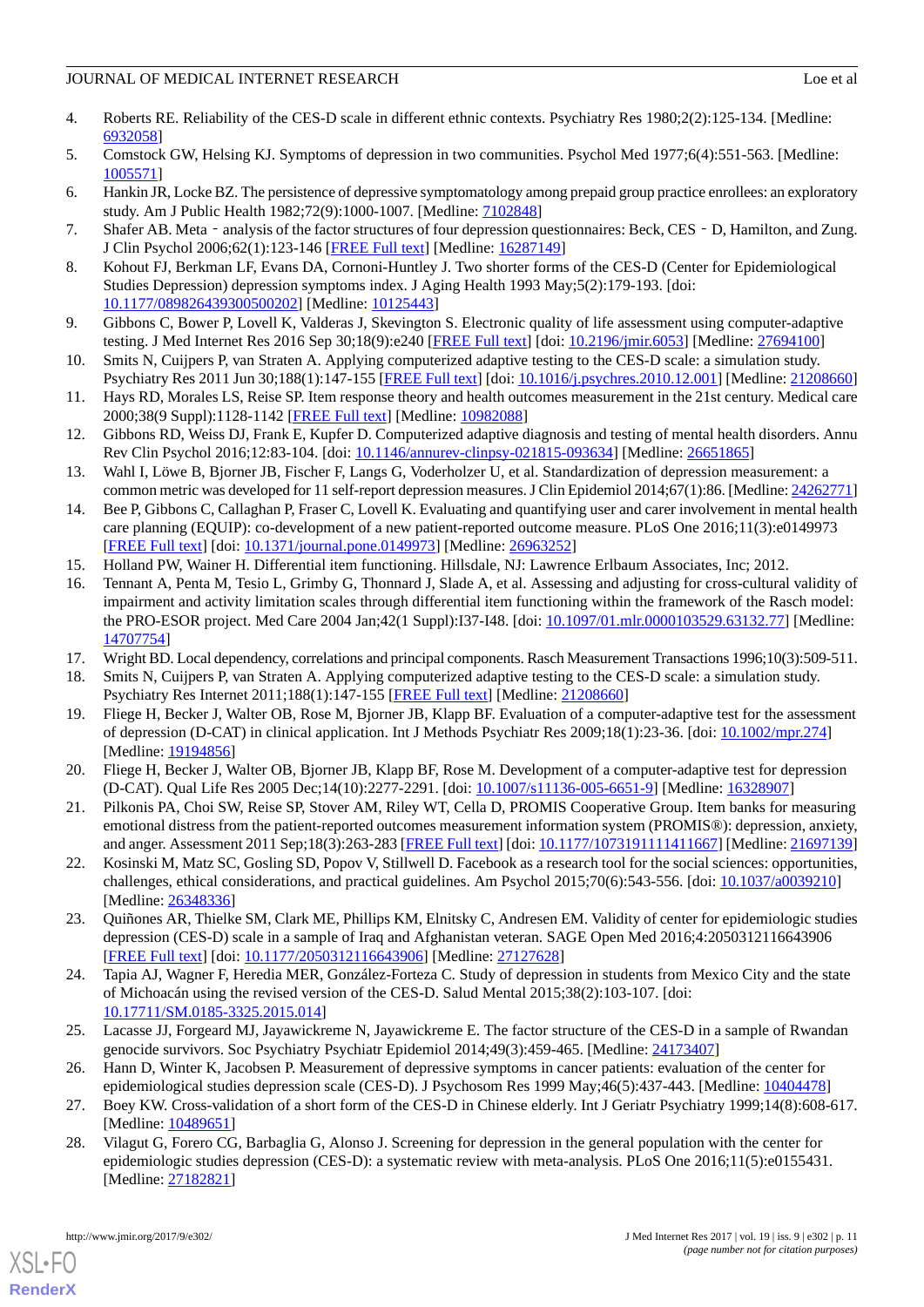- <span id="page-11-0"></span>29. Choi SW, Schalet B, Cook KF, Cella D. Establishing a common metric for depressive symptoms: linking the BDI-II, CES-D, and PHQ-9 to PROMIS depression. Psychol Assess 2014;26(2):513-527 [[FREE Full text](http://psycnet.apa.org/journals/pas/26/2/513/)] [Medline: [24548149](http://www.ncbi.nlm.nih.gov/entrez/query.fcgi?cmd=Retrieve&db=PubMed&list_uids=24548149&dopt=Abstract)]
- <span id="page-11-2"></span><span id="page-11-1"></span>30. Cronbach LJ. Coefficient alpha and the internal structure of tests. Psychometrika 1951;16(3):297-334 [\[FREE Full text\]](http://link.springer.com/article/10.1007/BF02310555) [doi: [10.1007/BF02310555](http://dx.doi.org/10.1007/BF02310555)]
- <span id="page-11-3"></span>31. Bollen KA. A new incremental fit index for general structural equation models. Sociol Methods Res 1989;17(3):303-315. [doi: [10.1177/0049124189017003004](http://dx.doi.org/10.1177/0049124189017003004)]
- <span id="page-11-4"></span>32. Bentler PM. Comparative fit indexes in structural models. Psychol Bull 1990;107(2):238-246. [Medline: [2320703](http://www.ncbi.nlm.nih.gov/entrez/query.fcgi?cmd=Retrieve&db=PubMed&list_uids=2320703&dopt=Abstract)]
- <span id="page-11-5"></span>33. Browne MW, Cudek R. Alternative ways of assessing model fit. Sociol Methods Res 1993;21(2):230-258. [doi: [10.1177/0049124192021002005\]](http://dx.doi.org/10.1177/0049124192021002005)
- <span id="page-11-6"></span>34. Cameron IM, Scott NW, Adler M, Reid IC. A comparison of three methods of assessing differential item functioning (DIF) in the hospital anxiety depression scale: ordinal logistic regression, Rasch analysis and the Mantel chi-square procedure. Qual Life Res 2014;23(10):2883-2888 [\[FREE Full text\]](http://link.springer.com/10.1007/s11136-014-0719-3) [Medline: [24848597\]](http://www.ncbi.nlm.nih.gov/entrez/query.fcgi?cmd=Retrieve&db=PubMed&list_uids=24848597&dopt=Abstract)
- <span id="page-11-7"></span>35. Hu L, Bentler PM. Cutoff criteria for fit indexes in covariance structure analysis: conventional criteria versus new alternatives. Struct Equ Model a 1999;6(1):1-55. [doi: [10.1080/10705519909540118](http://dx.doi.org/10.1080/10705519909540118)]
- <span id="page-11-8"></span>36. Sijtsma K, Emons WH, Bouwmeester S, Nyklíček I, Roorda LD. Nonparametric IRT analysis of quality-of-life scales and its application to the world health organization quality-of-life scale (WHOQOL-Bref). Qual Life Res 2008;17(2):275-290. [Medline: [18246447](http://www.ncbi.nlm.nih.gov/entrez/query.fcgi?cmd=Retrieve&db=PubMed&list_uids=18246447&dopt=Abstract)]
- <span id="page-11-9"></span>37. Stochl J, Jones PB, Croudace TJ. Mokken scale analysis of mental health and well-being questionnaire item responses: a non-parametric IRT method in empirical research for applied health researchers. BMC Med Res Methodol 2012 Jun 11;12:74 [[FREE Full text](https://bmcmedresmethodol.biomedcentral.com/articles/10.1186/1471-2288-12-74)] [doi: [10.1186/1471-2288-12-74\]](http://dx.doi.org/10.1186/1471-2288-12-74) [Medline: [22686586](http://www.ncbi.nlm.nih.gov/entrez/query.fcgi?cmd=Retrieve&db=PubMed&list_uids=22686586&dopt=Abstract)]
- <span id="page-11-10"></span>38. Samejima F. Psychometricsociety. 1969. Estimation of latent ability using a response pattern of graded scores URL: [https:/](https://www.psychometricsociety.org/sites/default/files/pdf/MN17.pdf) [/www.psychometricsociety.org/sites/default/files/pdf/MN17.pdf](https://www.psychometricsociety.org/sites/default/files/pdf/MN17.pdf) [accessed 2017-08-11] [[WebCite Cache ID 6sd8xdEVx\]](http://www.webcitation.org/

                                6sd8xdEVx)
- <span id="page-11-12"></span><span id="page-11-11"></span>39. Forero CG, Maydeu-Olivares A. Estimation of IRT graded response models: limited versus full information methods. Psychol Methods 2009 Sep;14(3):275-299. [doi: [10.1037/a0015825](http://dx.doi.org/10.1037/a0015825)] [Medline: [19719362](http://www.ncbi.nlm.nih.gov/entrez/query.fcgi?cmd=Retrieve&db=PubMed&list_uids=19719362&dopt=Abstract)]
- 40. Baker FB. The basics of item response theory. College Park, MD: ERIC clearinghouse on assessment and evaluation; 2001.
- <span id="page-11-13"></span>41. Reeve BB, Hays RD, Bjorner JB, Cook KF, Crane PK, Teresi J, PROMIS Cooperative Group. Psychometric evaluation and calibration of health-related quality of life item banks: plans for the patient-reported outcomes measurement information system (PROMIS). Med Care 2007 May;45(5 Suppl 1):S22-S31. [doi: [10.1097/01.mlr.0000250483.85507.04](http://dx.doi.org/10.1097/01.mlr.0000250483.85507.04)] [Medline: [17443115](http://www.ncbi.nlm.nih.gov/entrez/query.fcgi?cmd=Retrieve&db=PubMed&list_uids=17443115&dopt=Abstract)]
- <span id="page-11-15"></span><span id="page-11-14"></span>42. Yen WM. Scaling performance assessments: strategies for managing local item dependence. J Educ Meas 1993;30(3):187-213 [[FREE Full text](http://onlinelibrary.wiley.com/doi/10.1111/j.1745-3984.1993.tb00423.x/abstract)] [doi: [10.1111/j.1745-3984.1993.tb00423.x\]](http://dx.doi.org/10.1111/j.1745-3984.1993.tb00423.x)
- <span id="page-11-16"></span>43. Choi SW, Gibbons LE, Crane PK. Lordif: an R package for detecting differential item functioning using iterative hybrid ordinal logistic regression/item response theory and Monte Carlo. J Stat Softw 2011;39(8):1-30. [Medline: [21572908\]](http://www.ncbi.nlm.nih.gov/entrez/query.fcgi?cmd=Retrieve&db=PubMed&list_uids=21572908&dopt=Abstract)
- <span id="page-11-17"></span>44. Crane PK, Gibbons LE, Jolley L, van BG. Differential item functioning analysis with ordinal logistic regression techniques. DIFdetect and difwithpar. Med Care 2006 Nov;44(11 Suppl 3):S115-S123. [doi: [10.1097/01.mlr.0000245183.28384.ed](http://dx.doi.org/10.1097/01.mlr.0000245183.28384.ed)] [Medline: [17060818](http://www.ncbi.nlm.nih.gov/entrez/query.fcgi?cmd=Retrieve&db=PubMed&list_uids=17060818&dopt=Abstract)]
- <span id="page-11-18"></span>45. Zumbo BD. A handbook on the theory and methods of differential item functioning (DIF). Ottawa, Ontario, Canada: Directorate of Human Resources Research and Evaluation, Department of National Defense; 1999.
- <span id="page-11-19"></span>46. Crane PK, Gibbons LE, Ocepek-Welikson K, Cook K, Cella D, Narasimhalu K, et al. A comparison of three sets of criteria for determining the presence of differential item functioning using ordinal logistic regression. Qual Life Res 2007;16(1):69-84. [Medline: [17554640](http://www.ncbi.nlm.nih.gov/entrez/query.fcgi?cmd=Retrieve&db=PubMed&list_uids=17554640&dopt=Abstract)]
- <span id="page-11-20"></span>47. Cook KF, Bombardier CH, Bamer AM, Choi SW, Kroenke K, Fann JR. Do somatic and cognitive symptoms of traumatic brain injury confound depression screening? Arch Phys Med Rehabil 2011 May;92(5):818-823 [[FREE Full text](http://europepmc.org/abstract/MED/21530731)] [doi: [10.1016/j.apmr.2010.12.008\]](http://dx.doi.org/10.1016/j.apmr.2010.12.008) [Medline: [21530731](http://www.ncbi.nlm.nih.gov/entrez/query.fcgi?cmd=Retrieve&db=PubMed&list_uids=21530731&dopt=Abstract)]
- <span id="page-11-22"></span><span id="page-11-21"></span>48. Baylor C, Yorkston K, Eadie T, Kim J, Chung H, Amtmann D. The communicative participation item bank (CPIB): item bank calibration and development of a disorder-generic short form. J Speech Lang Hear Res 2013 Aug;56(4):1190-1208 [[FREE Full text](http://europepmc.org/abstract/MED/23816661)] [doi: [10.1044/1092-4388\(2012/12-0140\)\]](http://dx.doi.org/10.1044/1092-4388(2012/12-0140)) [Medline: [23816661\]](http://www.ncbi.nlm.nih.gov/entrez/query.fcgi?cmd=Retrieve&db=PubMed&list_uids=23816661&dopt=Abstract)
- <span id="page-11-23"></span>49. Lord FM. Applications of item response theory to practical testing problems. Mahwah, NJ: Erlbaum Associates; 1980.
- <span id="page-11-24"></span>50. Veerkamp WJ, Berger MP. Some new item selection criteria for adaptive testing. J Educ Behav Stat 1997;22(2):203-226. [doi: [10.3102/10769986022002203](http://dx.doi.org/10.3102/10769986022002203)]
- <span id="page-11-25"></span>51. Birnbaum A. Some latent trait models and their use in inferring an examinee's ability. In: Statistical theories of mental test scores. Reading, MA: Addison-Wesley Pub Co; 1968:397-479.
- 52. Weiss DJ. Better data from better measurements using computerized adaptive testing. JMM 2011;2(1):1-27. [doi: [10.2458/v2i1.12351](http://dx.doi.org/10.2458/v2i1.12351)]
- 53. Walter OB. Adaptive tests for measuring anxiety and depression. In: Elements of adaptive testing. New York: Springer; 2009:123-136.
- 54. R Core Team. R-project. 2016. R: a language and environment for statistical computing URL:<http://www.r-project.org/> [accessed 2017-08-11] [\[WebCite Cache ID 6sdFLbOk1\]](http://www.webcitation.org/

                                6sdFLbOk1)

[XSL](http://www.w3.org/Style/XSL)•FO **[RenderX](http://www.renderx.com/)**